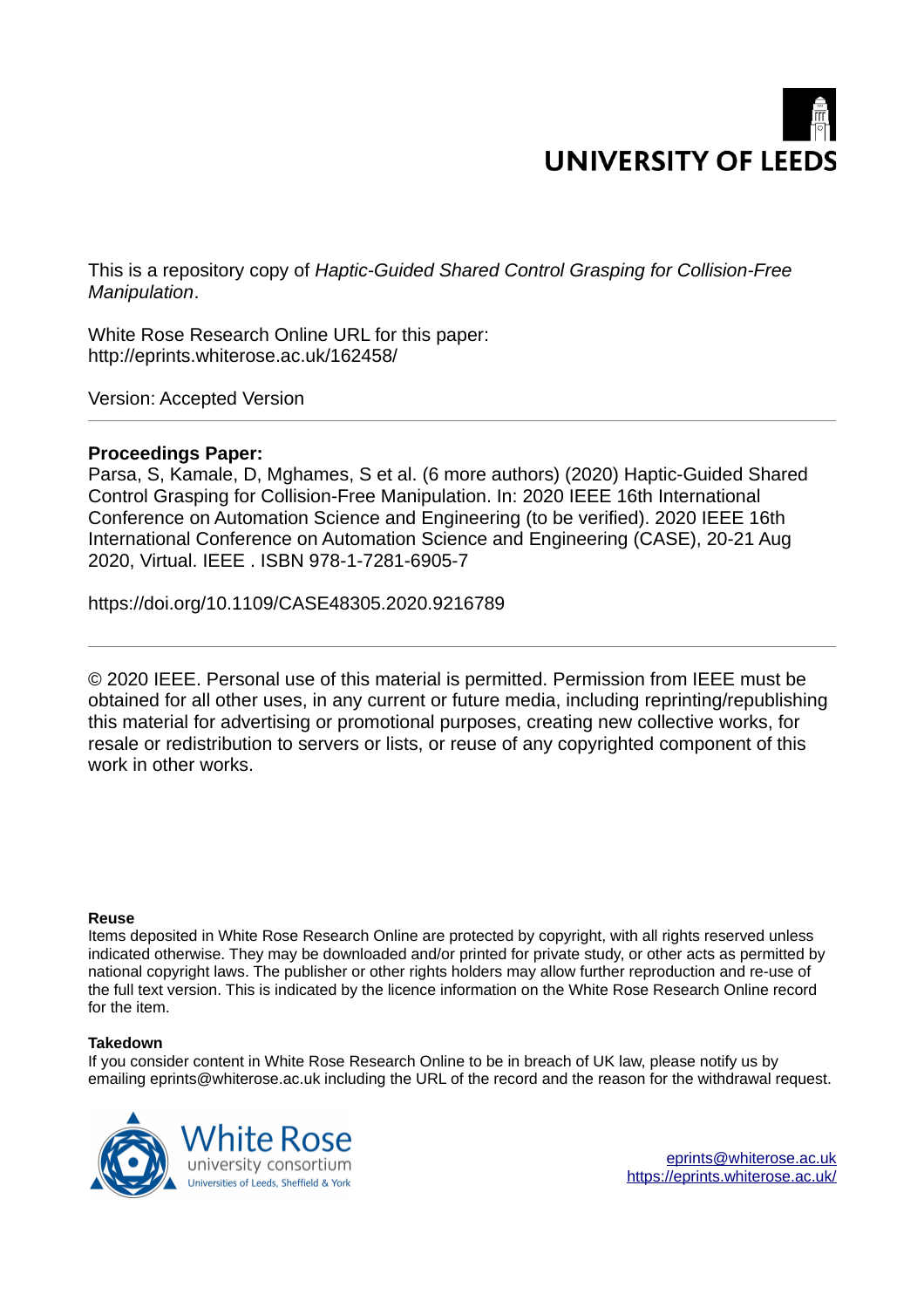# Haptic-guided shared control grasping: collision-free manipulation

Soran Parsa<sup>∗ 1,2</sup>, Disha Kamale<sup>∗ 1</sup>, Sariah Mghames<sup>∗ 1,2</sup>, Kiyanoush Nazari<sup>∗ 1,2</sup>, Tommaso Pardi<sup>3</sup>, Aravinda R. Srinivasan<sup>4</sup>, Gerhard Neumann<sup>5</sup>, Marc Hanhaide<sup>1</sup> and Amir Ghalamzan E.<sup>\*1,2</sup>

*Abstract*— We propose a haptic-guided shared control system that provides an operator with force cues during reach-tograsp phase of tele-manipulation. The force cues inform the operator of grasping configuration which allows collision-free autonomous post-grasp movements. Previous studies showed haptic guided shared control significantly reduces the complexities of the teleoperation. We propose two architectures of shared control in which the operator is informed about (1) the local gradient of the collision cost, and (2) the grasping configuration suitable for collision-free movements of an aimed pick-andplace task. We demonstrate the efficiency of our proposed shared control systems by a series of experiments with Franka Emika robot. Our experimental results illustrate our shared control systems successfully inform the operator of predicted collisions between the robot and an obstacle in the robot's workspace. We learned that informing the operator of the global information about the grasping configuration associated with minimum collision cost of post-grasp movements results in a reach-to-grasp time much shorter than the case in which the operator is informed about the local-gradient information of the collision cost.

## I. INTRODUCTION

Tele-operating a robotic manipulator (e.g. a telemanipulation setup is shown in Fig. 1), called slave-arm (SA), with a conventional input device, imposes a high cognitive load on expert human operators and, consequently, results in severe fatigue and progressive degeneration in performance [1]. Haptic-guided shared control has been proposed to reduce the cognitive load on the human operator during tele-manipulation [2].

Haptic devices have been used as a master arm (MA) to apply some informative haptic force cues (HFCs) to the operator's hand. For instance, haptic devices have been used to inform an operator of joint limits, singularities and non holonomic cutting constraints or optimal grasping configuration [3]–[6]. Other costs are also used to characterise grasping configuration associated with maximum safety [7] and minimum torque effort [8]. In addition, HFCs are used to inform the operator of the instantaneous collision, singularities, and joint limits in dual-arm manipulation [3] as well as in single-arm manipulation [4] (where a second arm autonomously moves a camera to provide a better view to the operator during telemanipulation). Moreover, instantaneous nonholonomic-like constraints have been used to represent the cutting kinematics [9]. Furthermore, HFCs are utilised to



Fig. 1. Tele-operation setup: the human operator moves the master device (a Panda robot at the left of the image) and the slave manipulator (Panda robot at the right of the image) follows the movements of the master one. notify the operator of singularities and joint limits along a predicted SA trajectory [10]. The above non-conventional use of HFCs approaches significantly improved the teleoperation experience. However, receiving haptic-force cues proportional to the gradient of a pre-specified cost, albeit extremely useful, is sometimes not intuitive and might cause additional cognitive load on the operator [2].

In a conventional tele-manipulation case, an operator steers the slave arm to grasp an object (Fig. 1) and, e.g., performs a Pick-and-Place (PaP) task. Successful completion of the PaP task is possible by efficient reach-to-grasp execution which allows sufficient post-grasp manipulative movements after forming stable contacts. We assume that the object trajectory which is required to perform the PaP task is given (Fig. 2) by either a reliable planning algorithm [11] or learning from demonstration [12]. State-of-the-art approaches of grasping are used to compute robust grasping configurations given single view point cloud [13] or multiple view point cloud [14] which may be enhanced with an estimated 3-D model of the object [15].

In this paper, we present shared control architectures in which an operator steers a SA to reach an object (reach-tograsp -  $g_0$ ), form stable contacts between SA fingers and object (grasp synthesis -  $q_1$ ) and the autonomous system moves the object to the desired position/orientation (postgrasp manipulative movement -  $g_2$ ). While collision-free grasping has been intensively explored [16], [17], considering post-grasp collision-free movements for choosing a grasp has been mostly ignored [18]. Predicting collision during post-grasp movements is non-intuitive and operators typically perform several grasps, move, re-plan sequences, e.g., this happens many times in robotic surgery  $[19]$ .

The contribution of this paper is twofold: (1) we present two haptic-guided shared control (HGSC) architectures (Fig. 3) which inform the operator of predicted collision cost during post-grasp movements; (2) we compare two concepts for designing the HGSC: in the first shared control architecture, force cues provide local information about the collision cost whereas in the second shared control architecture force cues

<sup>∗</sup> These authors contributed equally to this work

<sup>&</sup>lt;sup>1</sup> University of Lincoln, Lincoln Centre for Autonomous System; <sup>2</sup> Intelligent Manipulation Lab; <sup>3</sup> University of Birmingham; <sup>4</sup> University of Leeds; <sup>5</sup> Karlsruhe Institute of Technology. This work was partly funded by NCNR initiative, funded by EPSRC EP/R02572X/1, EPSRC flexible partnership funding on 'Haptic-guided shared control of mobile manipulation task', IUK #104587 which is part of the RASberry programme;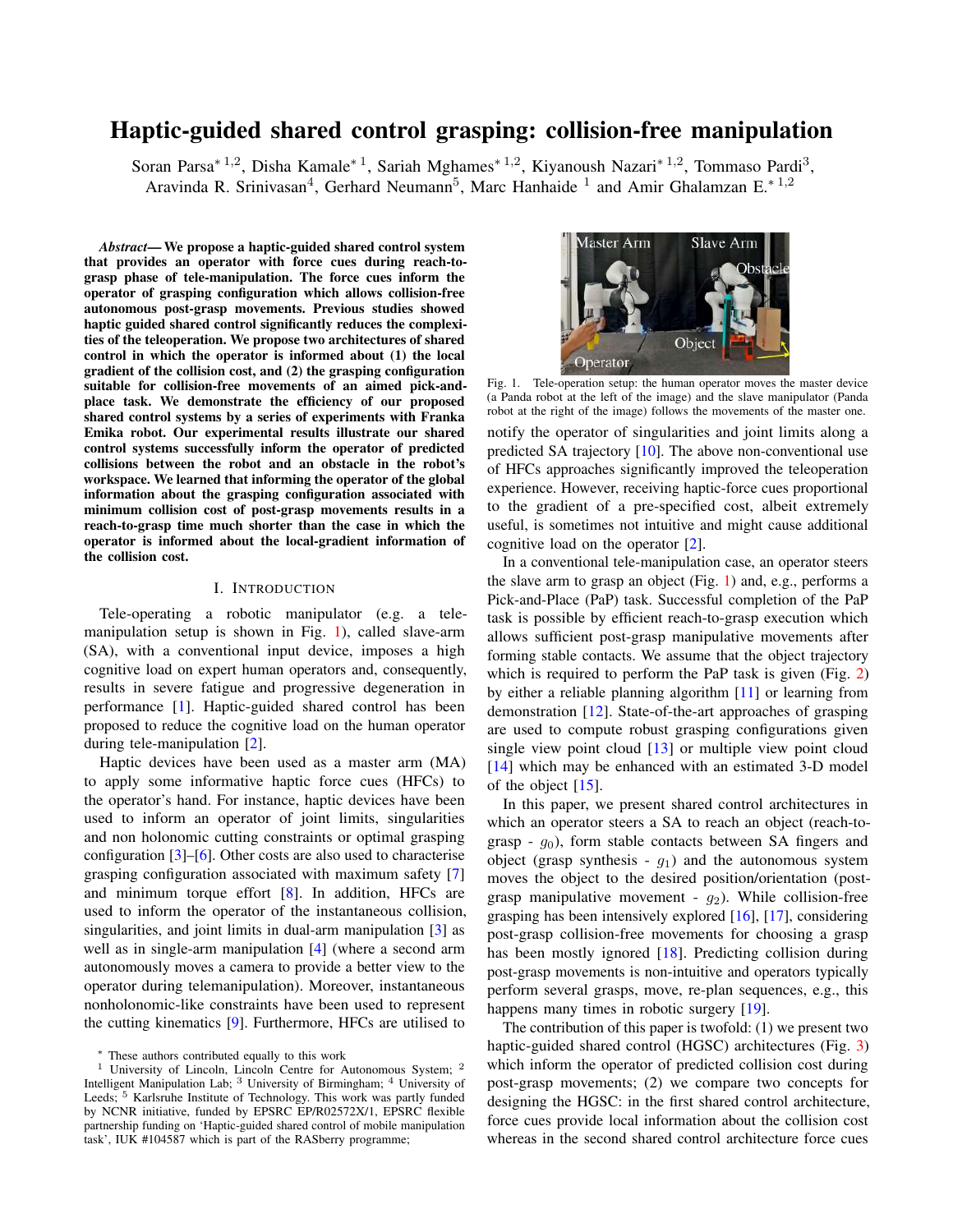

Fig. 2. The initial ( $t = 0$ ) and final state ( $t = T$ ) of an object trajectory  $\zeta(t)$ (shown with a green line):  $\mathcal{F}_e$  is the robot's end-effector frame, the frame  $\mathcal{F}_c$  is attached to centre of mass of the object, and a grasping configuration  $\mathcal{F}_g$  is shown with a frame attached to the object. The constant matrix  ${}^cT_g$ transforms points in the frame  $\mathcal{F}_g$  to  $\mathcal{F}_c$ . All frames are expressed using the inertial global frame  $\mathcal{F}_r$ .

provide global information about the collision-free grasping candidate. We performed a series of experiments with two Panda arms used as MA and SA. Our experimental results show both of our proposed shared control architectures successfully help the operator to select a grasping configuration enabling collision-free post-grasp movements. Moreover, our experimental results show that providing the operator with global information about the collision-free grasping candidate results in shorter reach-to-grasp time.

#### II. PROBLEM FORMULATION

We have 2 Panda arms manufactured by Franka Emika as our tele-manipulation setup: Panda-1 is a master arm (MA) and Panda-2 is a slave arm (SA), left and right in Fig. 1. Let  $\mathcal{F}_c$ : { $O_c$ ;  $x_c, y_c, z_c$ } denote a local frame attached to the object centre of mass (see Fig. 2), where  $\mathcal{F}_r$  :  $\{O_r; x_r, y_r, z_r\}$ is the inertial reference frame attached to SA base, and  $\mathcal{F}_e$ :  $\{O_e; x_e, y_e, z_e\}$  is a local frame attached to the end-effector of the slave arm. Moreover, consider a local frame representing a grasping pose candidate on the object shape denoted by  $\mathcal{F}_g$  : { $O_g$ ;  $x_g$ ,  $y_g$ ,  $z_g$ }. The frame  $\mathcal{F}_c$  can be expressed in  $\mathcal{F}_r$  through the transformation matrix<sup>1</sup>  $r_{x_c} \in SE(3)$ . The trajectory of the object can thus be expressed by a sequence of planned poses (position and orientation), i.e.  $\mathcal{F}_c(t) \quad t \in$ [0, T], at every time  $0 \le t \le T$  and T is the total time to complete a pick-and-place task (see Fig. 2).

The object is not deformable and the SA end-effector forms stable contacts on the object surface,  $\mathcal{F}_e$  becomes equal to  $\mathcal{F}_g$  once stable contacts are made. In fact,  $\mathcal{F}_g$  can be fully expressed at all times during post-grasp movements by a fixed transformation matrix, namely  $c_{x_g}$ , w.r.t. object local frame  $\mathcal{F}_c$ . The slave arm end-effector trajectory for the postgrasp movements can be computed given the planned object trajectory,<sup> $r_{x_g}(t) = \{r_{x_c}(t)^c x_g : 0 \le t \le T\}$ . Finally, the</sup> post-grasp joint configuration trajectory corresponding to a given grasp candidate  $r_{x_e}(t) = r_{x_q}(t)$ , can be computed using the inverse kinematic of SA, i.e.,  $\hat{\mathbf{q}}_g(t) = \text{IK}(r x_g(t))$ . The problem is to find a good initial grasping configuration expressed by  $c_{x_q}$  whose corresponding end-effector trajectory allows the IK to produce a collision-free path.

#### *A. Collision costs for post-grasp movements*

We consider a set of body points attached to manipulator's links (  $\mathbf{b}_j = \{b_{j,1} \in \mathbb{N}, b_{j,2} \in \mathbb{R}\}\$  where  $b_{j,1}$  denotes the link number to which a body point is attached and  $b_{i,2}$  represents the corresponding distance between the  $j_{th}$  joint and the body point.), e.g. one body point is attached to every joint and one is attached to the middle of every link. Then a group of trajectories expressing the movements of the body points for a known grasping candidate  $r x_g$ , and a given sampling time of a desired post-grasp trajectory are defined. Also, an obstacle is specified by a set of linear constraints and a set of inequalities describing a convex region, as presented in [18]. We use a function that is arbitrarily large in the region inside the obstacle and decreases sharply proportional to  $d$  that is the distance between b and  $g_h(x) = 0$ , as per equation 1.

$$
d_i(\mathbf{b}_j, \mathbf{x}) = \sum_{h=1}^{n_h} \{ \hat{d} (g_h^i(\mathbf{x}) = 0, \mathbf{b}_j) + \left| \hat{d} (g_h^i(\mathbf{x}) = 0, \mathbf{b}_j) \right| \}
$$
(1)

where  $g_h(x)$  is a set of linear constraints which specify the obstacle,  $X$  is a desired post grasp trajectory for body points,  $n_h$  is the number of linear constraints and  $\tilde{d}$  is the distance between b and the plane  $g_h(x) = 0$ . If  $b_j$  is on or inside the convex region of the  $i_{th}$  obstacle, then  $d_i = 0$ . Hence, we write the obstacle avoidance cost as a function of  $c_{x_g}$ , as per eq. (2).

$$
h({}^c x_g | {}^r x_c, g_h) = |1/(d({}^c x_g | {}^r x_c, g_h) + \delta)|_1 \tag{2}
$$

where  $\delta^{-1}$  is a fixed value for setting the maximum available cost. The calculations of total costs,  $H$ , for all body points, obstacles and sample points during post-grasp movements are presented in detail in [18].

 $H$  is the integral of h over the post-grasping movements which yields maximum costs on and inside the convex region representing an obstacle. A post-grasp manipulator trajectory that yields the minimum value of  $H$  ideally allows collisionfree movement for the robot. By definition, the value of  $H$  is a function of object trajectory, grasping configuration, and obstacle position and orientation, and shape. Ideally, the operator is expected to steer SA towards a grasping configuration with a low value of collision cost, i.e.  ${}^{c}x_{g}^{*} =$  $\operatorname*{argmin}_{\mathcal{H}} \mathcal{H}$ . We use the collision cost in the next sections to  $^cx_g$ form the haptic force cues.

## *B. Haptic-guided 1 (HG-1)*

We consider a stacked vector of the slave arm linear ( $\dot{p} \in$  $(\mathbb{R}^3)$  and angular ( $\omega \in \mathbb{R}^3$ ) velocities during reach-to-grasp<sup>2</sup> by  $\dot{x}_e = [\dot{\mathbf{p}}^T, \omega^T]^T$ . Combining this with the SA differential forward kinematics, yields

$$
\dot{\boldsymbol{q}}_s = \boldsymbol{J}_s^\dagger (\boldsymbol{q}_s)^r \bar{\boldsymbol{R}}_c^{\ c} \dot{\boldsymbol{x}}_g,\tag{3}
$$

where  $J_s^{\dagger}$  denotes the usual  $J_s$  Moore-Penrose pseudoinverse and  $\bar{R}_c$  is the transformation matrix. Equation (3) will be exploited in the followings to generate haptic-guided force

<sup>&</sup>lt;sup>1</sup>In general,  ${}^b x_a \in SE(3)$  denotes a homogeneous transformation matrix representing the pose of local frame  $a$  in local frame  $b$ .

 $^{2} \dot{x}_{e} = r \dot{x}_{g}$  once the end-effector is in contact with object and during post-grasp movements.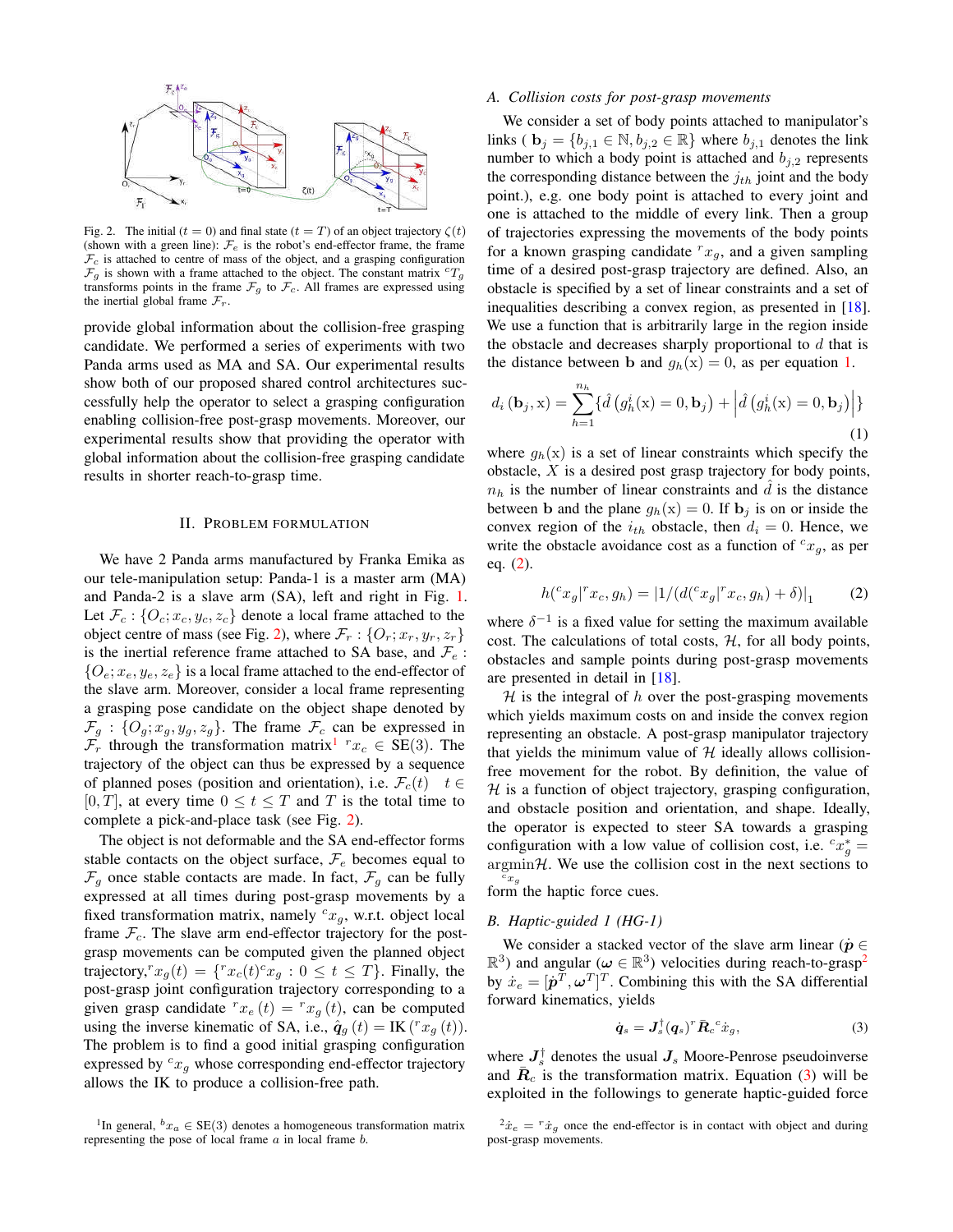cues. Using Leibniz's formulas and the chain rule, we can write

$$
\frac{\partial h}{\partial^c x_g} = \frac{\partial h}{\partial \mathbf{q}_s} \mathbf{J}_s^\dagger (\mathbf{q}_s)^r \bar{\mathbf{R}}_c.
$$
 (4)

The partial derivatives of  $(2)$  w.r.t.  $q_s$  can be easily computed and then plugged in  $(4)$ . (For more details see [2], [5])

We consider a classical bilateral force-guided system to generate some force cues at MA which inform the operator of the cost gradient. The operator interacts with MA by applying some forces to move it. MA is coupled (via velocity-velocity mirroring) with a SA. The master device is modelled as a generic (gravity pre-compensated) mechanical system

$$
\mathbf{M}(^m \mathbf{x}_M)^m \ddot{\mathbf{x}}_M + \mathbf{C}(^m \mathbf{x}_M, ^m \dot{\mathbf{x}}_M)^m \dot{\mathbf{x}}_M = \bar{\boldsymbol{\tau}} + \boldsymbol{\tau}_{h1}, \quad (5)
$$

where  $M(^{m}x_M) \in \mathbb{R}^{6 \times 6}$  is the positive-definite and symmetric inertia matrix,  $C(^m \mathbf{x}_M, \ ^m \mathbf{x}_M) \in \ \mathbb{R}^{6 \times 6}$  consists of Coriolis/centrifugal terms, and  $\bar{\tau}$ ,  $\tau_{h1} \in \mathbb{R}^6$  are the control and human forces, respectively, applied at MA endeffector and  ${}^m\mathbf{x}_M \in \mathbb{R}^6$  represent the Cartesian position and orientation of the master device in MA base frame  $\mathcal{F}_m$ . MA and SA, in our example, have the same kinematics and we use joint position of master  $q_m$  to slave  $q_s$  mapping. As such, we use  $q$  to represent joint space configuration of MA and SA.

We want the haptic-guided forces inform the user of gradient decent direction of the collision cost. We design force cues  $f \in \mathbb{R}^6$  aligned with the negative gradient i.e.,

$$
\boldsymbol{\tau}_{h1} = -\mathbf{B}^m \dot{\mathbf{x}}_M - \mathbf{K}_m \mathbf{Q} \frac{\partial \mathcal{H}}{\partial^c x_g}^T
$$
 (6)

where  $\mathbf{K}_m$  is a scaling factor and  $\mathbf{Q}$  maps the quaternion rate resulting from the gradient, into a corresponding angular velocity and rotates the result in the master base frame. We add a damping term to the force cues with a positive definite damping matrix  $\mathbf{B} \in \mathbb{R}^{6 \times 6}$  to make the force feedback signal feel more stable (see [2] for more details). Fig. 3a shows the block diagram for HG−1 strategy. Obstacle poses and grasp candidate pool are received form a Realsense camera and collision costs and cost gradient are calculated and are sent to the MA controller. A PD controller generates haptic-guided forces based on the cost gradient. It is noticeable that all computations in both MA and SA are carried out online.

#### *C. Haptic-guided 2 (HG-2)*

In this method, instead of generating the haptic force cues proportional to the cost gradient, we form a global shared control strategy to define the force cues. First, we find several grasping configurations  $(gc = \{ {}^{r}x_{g}^{1}, {}^{r}x_{g}^{2}, ..., {}^{r}x_{g}^{n} \}$  where n is the number of all grasp candidates) suitable for the pickand-place task using a Realsense camera (which is an RGB-D sensor) calibrated w.r.t robot base frame. We calculate off-line the collision cost for each grasp candidate using eq. (2). As such, the grasp candidates resulting in no collision and collision during post-grasp manipulative movements are identified. We introduce (1) attractive force-field and (2)



Fig. 3. 3a shows Schematic block diagrams of  $HG - 1$  strategy where all computations carried out online,  $3b$ , Schematic block diagrams of  $HG - 2$ strategy where most of the time consuming computations are carried out offline.

repulsive force-field to inform the operator of the suitable cosponsoring configuration.

In this approach, grasp candidates are categorised into two categories based on their collision costs; a) desired grasp candidate, b) undesired grasp candidate. Median of the collision costs are calculated and grasp candidates with collision costs lower than median considered as the desired grasp candidate and other grasp candidates considered as undesired. We introduce a novel method in which attractive and repulsive haptic forces are defined in joint space. The haptic force  $F(\hat{M}, \hat{C}, \hat{G}, d_{gc})$  is a function of estimated inertia matrix,  $\hat{M}$ , Coriolis/centrifugal terms,  $\hat{C}$ , gravitational forces,  $\tilde{G}$  and also  $d_{qc}$  which is the end effector euclidean distance to the  $r x_g^n$ .

The haptic-guided force controller is designed as per eq. (7).

$$
\mathbf{M}(\mathbf{q})\dot{\mathbf{q}} + \mathbf{C}(\mathbf{q}, \dot{\mathbf{q}}) + G(\mathbf{q}) = \hat{\boldsymbol{\tau}} + \boldsymbol{\tau}_{h2} \tag{7}
$$

where

$$
\hat{\boldsymbol{\tau}} = \hat{\boldsymbol{M}}(\boldsymbol{q}) + \hat{\boldsymbol{C}}(\boldsymbol{q}, \dot{\boldsymbol{q}}) + \hat{G}(q) \tag{8}
$$

is the estimated inertia matrix, Coriolis/centrifugal terms and gravitational forces and

$$
\tau_{h2} = \alpha \left( -k_v (\dot{\boldsymbol{q}} - \dot{\boldsymbol{q}}_d) - k_p (\boldsymbol{q} - \boldsymbol{q}_d) \right) \tag{9}
$$

Where  $k_v$  and  $k_p$  are the PD controller's gains and  $q_d$  is the joint configuration corresponding to the closest grasping configuration to the end-effector which yields collision-free post-grasp movements. The controller is designed to inform the operator of the grasp candidate nearest to the end effector in the desired category by generating an attractive force field.

Moreover, the controller generates repulsive forces if the operator steers the SA close to a grasping configuration possibly yielding collision during post-grasp movements. In order to generate local repulsive and attractive forces, and help the operator to distinguish between attractive and repulsive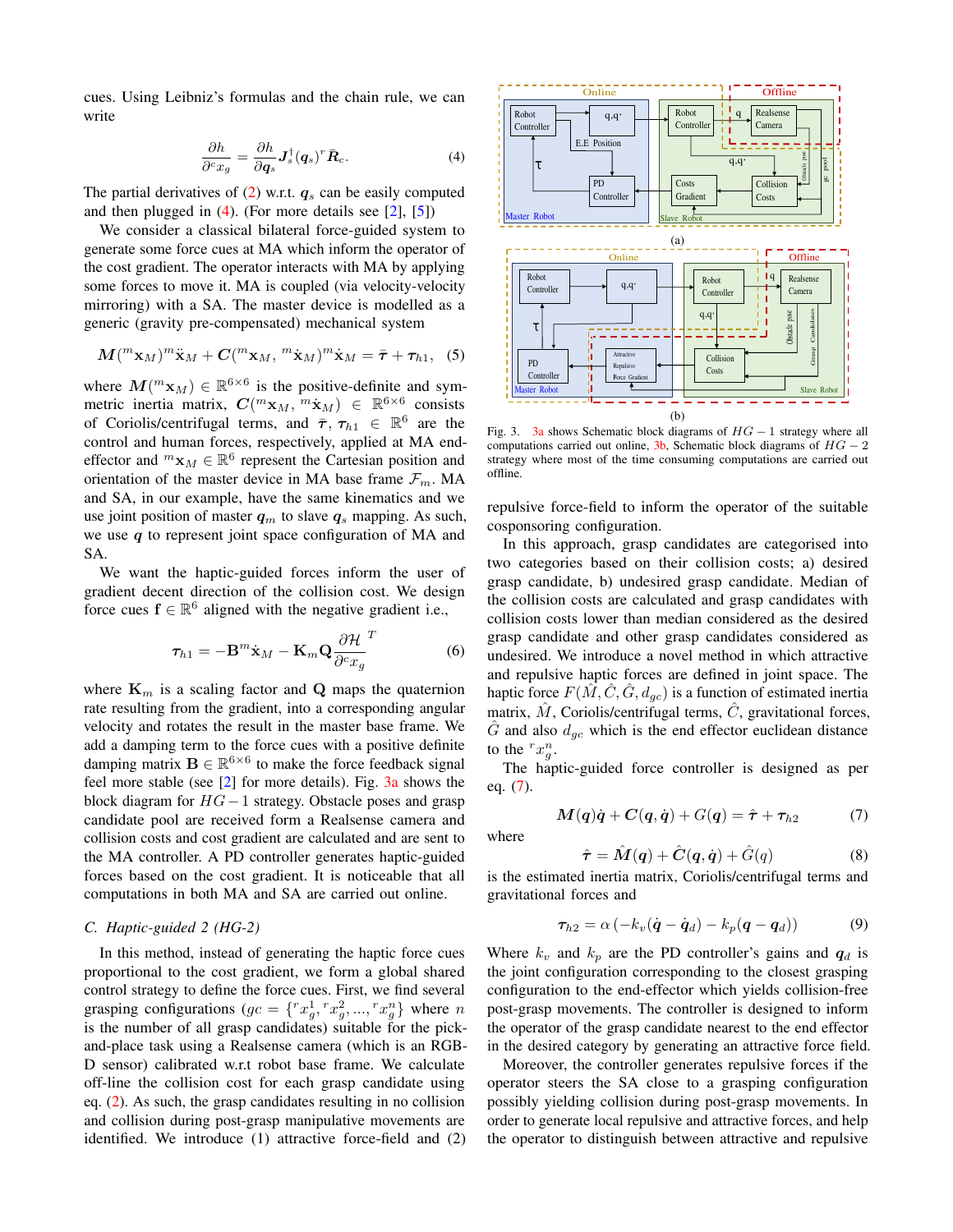

Fig. 4. 4a Schematic diagram of attractive and repulsive haptic forces. The gradient of the forces around desired (blue point) and undesired (red point) is in a way that attracts end effector toward the desired pose and repels it from the undesired one. Also, operation space around each point divided into three zones as it can be seen. 4b shows the transition parameter in different zones which multiples by the haptic forces to generate a smooth and stable transition from no haptic guidance to maximum haptic guidance.

forces, haptic force  $\tau_{h2}$  defined in eq. (7), is multiplied by an exponential function, shown in eq.(10).

$$
\alpha(x) = \frac{1}{d_r \sqrt{2\pi}} e^{-\frac{1}{2}(\frac{d_u}{d_r})^2}
$$
(10)

Where  $d_r$  is the distance that the repulsive force is realised by the operator and  $d_u$  is the euclidean distance between end effector and nearest undesired grasp candidate to end effector.

It is noticeable that in both cases the operator can reach any grasp poses, desired or undesired where attractive and repulsive forces are just informative. The block diagrams in Fig. 3b shows the structure of this strategy where most computational calculations are performed offline. Our hypothesise is that reducing calculation times and therefore increasing control frequency for haptic force generation, lead to more informative haptic forces and reducing cognitive load on the operator. Furthermore, we assume that informing the operator of the suitability of the grasp candidate instead of local information about the local gradient, makes it easier for the operator to select the desired grasp pose in a shorter time.

Figure 4a shows a schematic diagram of attractive and repulsive haptic forces. For the desired grasp candidate, the blue point is a reference for attractive forces which is proportional to (1) the distance to the joint space and (2) square of Euclidean distance between the end-effector and grasping candidate position. In contrast, for undesired grasp



Fig. 5. Top views of SA workspace for Task I 5a and 2 5b. The operator is demanded to move the object 1 in 5a and object 2 in 5b to the final position marked with tape on the table.

candidate, the red point, force's gradient act as a repulsive point which repel the end effector.

To further reduction of cognitive load on the operator, we divided the operation space into three zones. For  $d_e$ , the euclidean distance between the end-effector and its initial nearest desired grasp candidate, if  $d_e > d_2$  no HG force zone, if  $d_1 < d_e < d_2$  transition zone and if  $d_e < d_1$  haptic-guided zone are defined (as shown in Fig. 4a) where  $d_1$  and  $d_2$  are specified based on the object shape and grasp candidates. In no HG force zone, no haptic forces are generated and just robot arm's dynamic and gravitational forces are compensated and operator feels no forces on the end effector. In transition zone, HG forces are gradually increased from zero to its maximum value. Therefore, the calculated HG force from eq.  $(7)$  is multiplied by eq.  $(11)$  to generate HG forces in the transition zone.

$$
f(d_e) = \begin{cases} e^{-\sigma(d_e - d_1)^2}, & \text{if } d_e > d_1 \\ 1, & d_e < d_1. \end{cases}
$$
 (11)

Where  $d_1 = 0.2[m]$  and  $d_2 = 0.3[m]$  are radios of haptic and transition zones and  $\sigma$  is a constant and in this work  $\sigma = 500$ . In haptic-guided zone, the controller is fully operated and generates HG forces. Fig.  $4b$  shows the graph of eq.  $(11)$ which multiplies by the generated haptic forces in different zones.

#### III. RESULTS AND DISCUSSION

#### *A. Experiment set up*

We use 2 Panda arms manufactured by Franka Emika to show the effectiveness of our approach. Panda is a 7 DoF manipulator provided with a control interface, called FCI, and an interface with Robot Operating System (ROS). Fig. 1 shows our experimental setup consisting of the master arm (MA)–left arm– and slave arm (SA)–right arm. Our teleoperation setup includes a compliant control and a low latency communication between MA and SA using the FCI. These allow a human operator to move the MA easily (creating a feeling similar to a standard 6-DoF haptic device).

The operator stands in front of the MA (see Fig. 1) and looks at their right to the SA. The operator easily steers the MA while the SA is following the movements of the MA. The operator is asked to steer the SA and grasp the object shown in Fig. 5. The post-grasp movements are performed autonomously. We experimented two *PaP* tasks: the operator steers SA to pick the object up after which (Task I)- the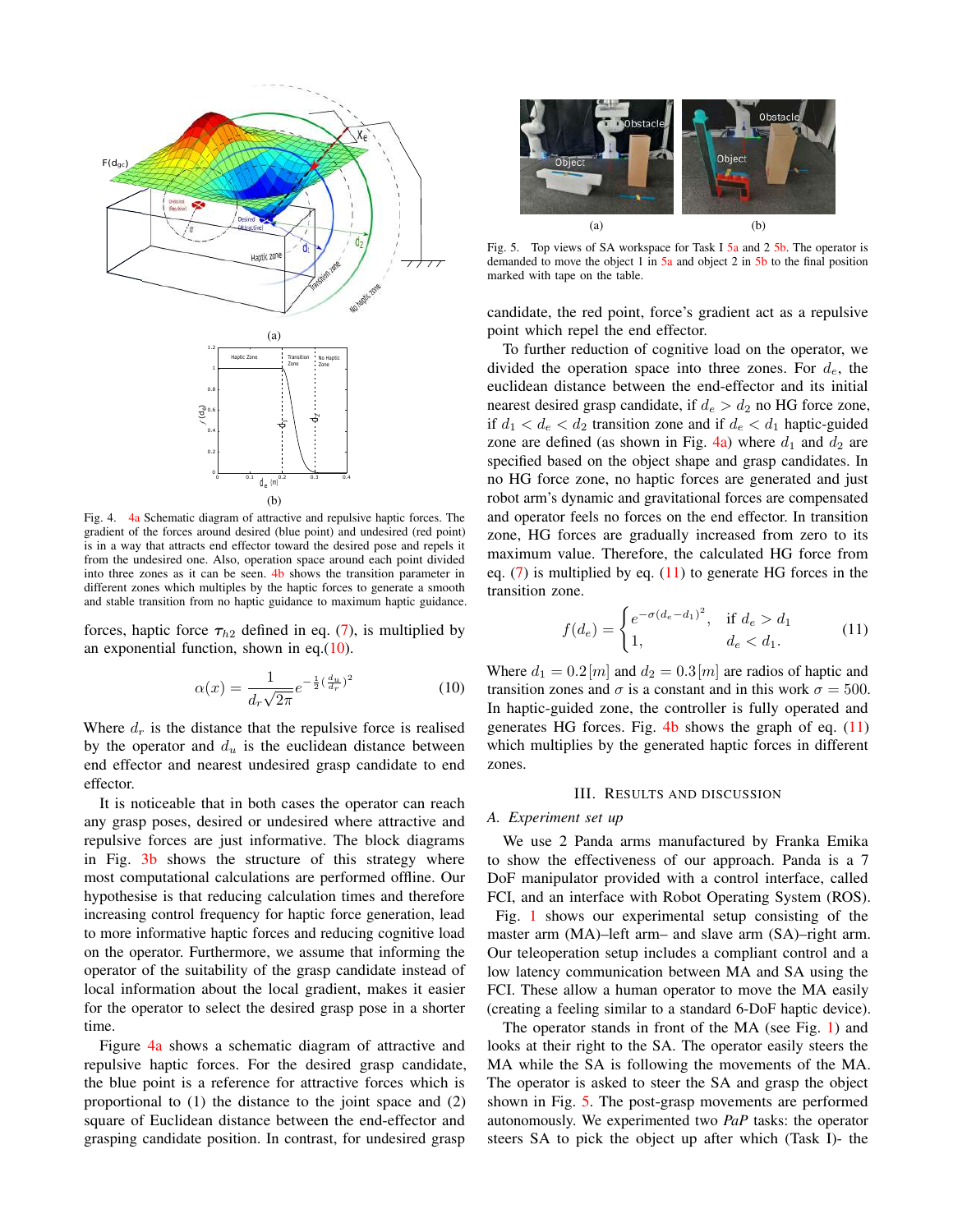



Fig. 6. Snapshots of the SA workspace during experimenting Task II: 6a shows the SA, object and obstacle at the beginning of Task II experiments; 6b shows SA link next to its wrist collides with the obstacle during performing Task II by a chosen grasp on the horizontal bar of the object; 6c shows collision free movements of the SA by a good choice of grasp.



Fig. 7. 7a and 7c show informative joint torques for the task I and task II respectively using Haptic-guided strategy 2. 7b and 7d show the mean time-to-completion for the task I and task II respectively where P1-P6 are the policy used with strategy 1 and P7 with strategy 2. (error bars show the standard deviation of the data).

SA autonomously moves the object (Fig.  $5a$ ) along y axis of robot base frame (shown in Fig. 4) and places it close to the obstacle; (Task II)-the SA first moves  $h$  shaped object in Fig. 5b along  $y$  close to the obstacle and then moves it parallel to the obstacle edge, then along  $-x$  and finally places it behind the obstacle. We only provide the operator with the target position of the object and they decide which grasping configuration results in collision free post-grasp movements. We designed Task II to be more challenging as the vertical bar of the object, yielding non-intuitive grasping, is the only area on which grasping yield no collision.

We performed both tasks with and without haptic-guided forces (HGF). Although HGF helped the operator during the experiments to understand which grasping configuration yields a lower value of collision cost, our experiments revealed the force cues also distract the operator from the main task, i.e. reach-to-grasp  $(g_0)$ . The distraction is caused due to the fact that an optimum value to the collision cost  $(\mathcal{H}_1)$  does not fully describe  $g_0$ . To fully describe  $g_0$ , we also need to

define the actions resulting in stable contacts between SA fingers and object surface. In our control scheme, the human operator is responsible for making stable contacts. As such, optimal actions for minimising collision cost and reaching to grasp may not agree. For instance, the operator wants to move MA along [1, 0, 0] and the force cues direct the operator's hand along [0.5, -0.5, 0].

#### *B. Haptic-guided 1 strategy*

To mitigate this distraction, we propose a set of approaches. we define the projection of the HGFs normal  $(\tau_n)$  and tangent  $(\tau_t)$  to  $B \in \mathbb{R}^6$ .

$$
\tau_t = \langle \tau, B \rangle, \n\tau_n = \tau - \tau_t, \n\tau_{u_c} = \tau_n,
$$
\n(12)

 $\boldsymbol{\tau}_{u_n} = \{\boldsymbol{\tau}_n - \boldsymbol{\tau}_t \mid (\boldsymbol{\tau}_t \cdot B) < 0\}$ 

where  $\langle A, B \rangle = (A \cdot \overline{B})B$  and  $\overline{B} = \frac{B}{|B|}$  and  $\cdot$  denotes the inner product of two vectors. The new proposed HGFs  $\tau_{u_c}$ and  $\tau_{u_n}$  cancel and negate the components of the HGFs which are along with  $B$ . We have two hypotheses to distinguish the distractive elements of the HGFs:

- We denote the vector connecting the end-effector of SA to center of the mass (CoM) by  $X_{CG}$ .  $B = X_{CG}$ in eq. (12) define the distractive elements of the HGFs. Negating ( $\tau_{u_c,1}$ ) and canceling ( $\tau_{u_n,1}$ ) the projection of HGFs on  $X_{CG}$  in eq. (12) remove the repulsive element of the force.
- The elements of the HGFs along negative movements of the SA distract the operator from reach-to-grasp movements. Thus,  $B = {}^m\dot{\mathbf{x}}_M$  removes distracting terms by canceling ( $\tau_{u_c,2}$ ) and negating ( $\tau_{u_n,2}$ ) those elements in eq. (12).

Five times experiments were repeated with the first strategy including 5 HGF policies for Task I and II: (P1) with no haptic force cues ( $\tau = 0$ ); (P2) conventional haptic-guided forces, as per (12); (P3) making the tangent element along the  $X_{CG}$  attractive  $(\tau_{u_n,1})$ ; (P4) cancel the tangent element of the force cues along the  $X_{CG}$  ( $\tau_{u_c,1}$ ); (P5) making the tangent element along the  $\dot{X}_{ee}$  attractive,  $(\tau_{u_n,2})$ ; (P6) negate the tangent element of the force cues along  $\hat{X}_{ee}$  ( $\tau_{u_c,2}$ ).

Task I and II are intentionally selected to represent two extreme cases: (Task I) the intuitive grasping is collision-free (but close to collision) during post-grasp movements; (Task II) the intuitive grasping yields collision. Figs. 7b, 7d show timeto-completion for Task I and Task II respectively. Time to completion of Task I (Fig. 7b) for P1 is a bit less than P2-P6. This confirms the operator experiences almost the same level of complexity of teleoperation with P1 and P2-P6, despite they have no clue of the suitability of the grasping point. The experiments with the task I indicate that the conventional haptic-guided forces (P2) and canceling the projection of HGFs along with the velocities of the MA end-effector (P6) yields the best performance and lowest time-to-completion among the policies of the HG-1 strategy.

Time to completion of Task II for policies P1-P6 are shown in Fig. 7d. Although the time to completion of policy with